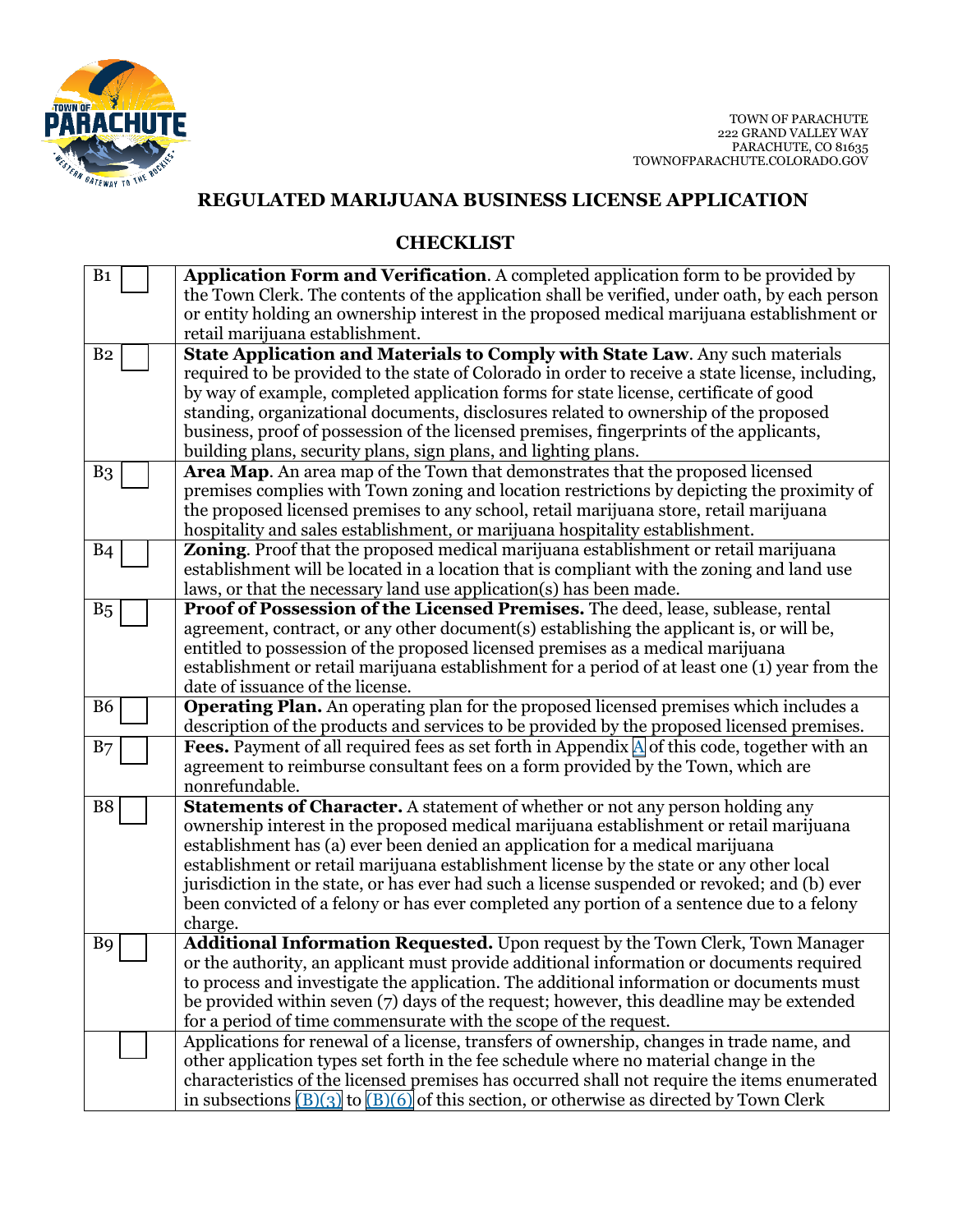| <b>New Business Application Required Disclosures</b>                                                                                                                                                                                                                                                                                                                    |                                                                                                                  |                                             |  |  |  |
|-------------------------------------------------------------------------------------------------------------------------------------------------------------------------------------------------------------------------------------------------------------------------------------------------------------------------------------------------------------------------|------------------------------------------------------------------------------------------------------------------|---------------------------------------------|--|--|--|
| Consolidated Financial Statements (Must provide Balance Sheet, Income Statement & Cash Flow Statement<br>for the previous calendar year), including auditors reports and footnotes, if applicable. (See separate PTC<br>requirements on PTC Addendum)                                                                                                                   |                                                                                                                  |                                             |  |  |  |
| Audited (PTC only)                                                                                                                                                                                                                                                                                                                                                      | <b>Not Audited</b>                                                                                               |                                             |  |  |  |
|                                                                                                                                                                                                                                                                                                                                                                         | Copy of the Local license application, if required for a Regulated Marijuana Business.                           |                                             |  |  |  |
|                                                                                                                                                                                                                                                                                                                                                                         | Organizational Chart, including the identity and ownership percentage of all CBO's.                              |                                             |  |  |  |
| the sale of marijuana).                                                                                                                                                                                                                                                                                                                                                 | Certificate of Good Standing from jurisdiction where Entity was formed. (Must be U.S. or country that authorizes |                                             |  |  |  |
|                                                                                                                                                                                                                                                                                                                                                                         | Organizational documents including identity and physical address of the registered agent in Colorado.            |                                             |  |  |  |
| Organizational Documents (Indicate which document is being provided)                                                                                                                                                                                                                                                                                                    |                                                                                                                  |                                             |  |  |  |
| Articles of<br>By-Laws<br>Incorporation                                                                                                                                                                                                                                                                                                                                 | Shareholder<br>Operating<br>Agreement for<br>agreement<br><b>LLC</b>                                             | Partnership<br>Agreement for<br>partnership |  |  |  |
| <b>Corporate Governance Documents</b>                                                                                                                                                                                                                                                                                                                                   |                                                                                                                  |                                             |  |  |  |
| Required for Publicly Traded<br>Companies                                                                                                                                                                                                                                                                                                                               | Permitted, but not required for<br>Privately held companies                                                      |                                             |  |  |  |
|                                                                                                                                                                                                                                                                                                                                                                         | Proof of Possession of Licensed Property (Indicate which document is being provided)                             |                                             |  |  |  |
| Deed<br>Lease                                                                                                                                                                                                                                                                                                                                                           | Sublease<br>Rental<br>Agreement                                                                                  | Contract                                    |  |  |  |
| Facility Diagrams – Provide a Legible and Accurate diagram for the facility. The diagram must include a plan for<br>the Licensed Premises and a separate plan for the Security/Surveillance, including camera location, number and<br>direction of coverage. If the diagram is larger than 8.5x11 inches, the Applicant must also provide a PDF copy of<br>the diagram. |                                                                                                                  |                                             |  |  |  |
| Licensed Premises                                                                                                                                                                                                                                                                                                                                                       | Security and Surveillance                                                                                        |                                             |  |  |  |
| contract or any other IFIH required to be disclosed by Rule 2-230(A)(3).                                                                                                                                                                                                                                                                                                | A copy of any contracts, agreements, royalty agreements, equipment leases, financing agreement, security         |                                             |  |  |  |
| A copy of any management agreement(s).                                                                                                                                                                                                                                                                                                                                  |                                                                                                                  |                                             |  |  |  |
| Provide a list of any sanctions, penalties, assessments or cease and desist orders.                                                                                                                                                                                                                                                                                     |                                                                                                                  |                                             |  |  |  |
| <b>Addendums:</b>                                                                                                                                                                                                                                                                                                                                                       |                                                                                                                  |                                             |  |  |  |
| <b>PTC</b><br>QPF                                                                                                                                                                                                                                                                                                                                                       | R&D<br>QII                                                                                                       |                                             |  |  |  |
| <b>Glossary of Terms:</b>                                                                                                                                                                                                                                                                                                                                               |                                                                                                                  |                                             |  |  |  |
| <b>RMB</b> - Regulated Marijuana Business                                                                                                                                                                                                                                                                                                                               | <b>CBO</b> - Controlling Beneficial Owner                                                                        |                                             |  |  |  |
| <b>PBO</b> - Passive Beneficial Owner                                                                                                                                                                                                                                                                                                                                   | <b>IFIH</b> - Indirect Financial Interest Holder                                                                 |                                             |  |  |  |
| <b>QII</b> - Qualified Institutional Investor                                                                                                                                                                                                                                                                                                                           | <b>QPF</b> - Qualified Private Fund                                                                              |                                             |  |  |  |
| <b>PTC</b> - Publicly Traded Company<br>R&D - Research and Development                                                                                                                                                                                                                                                                                                  |                                                                                                                  |                                             |  |  |  |

#### **Affirmation of complete application**

| Signature                                                   | ∵Name<br>rinted | . (MM/DD/YY)<br>Date |
|-------------------------------------------------------------|-----------------|----------------------|
| $\sim$<br>.<br>$\sim$<br><b>B</b> Boys<br>---<br>ヽレ ニ<br>-- |                 |                      |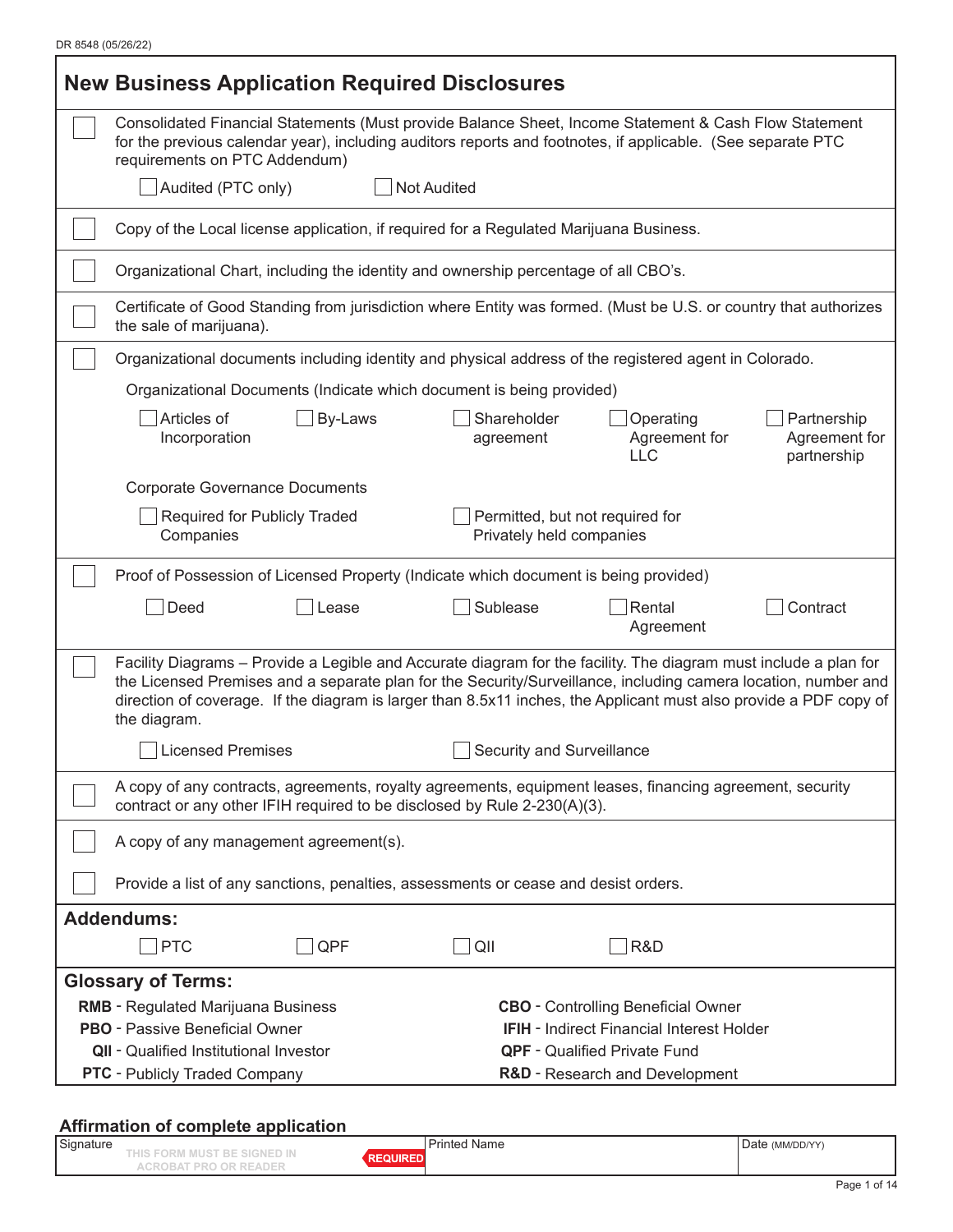Date of Filing:

## Town of Parachute Local Licensing Authority **Regulated Marijuana Business License Application**

| <b>License Types</b>                                                                             | New Retail                                                                      | New Medical                            |  |                                                       |       |                              |
|--------------------------------------------------------------------------------------------------|---------------------------------------------------------------------------------|----------------------------------------|--|-------------------------------------------------------|-------|------------------------------|
| Retail Marijuana Store                                                                           |                                                                                 | Retail Marijuana Products Manufacturer |  |                                                       |       |                              |
| Retail Marijuana Cultivation Facility                                                            |                                                                                 |                                        |  |                                                       |       |                              |
| Retail Marijuana Testing Facility                                                                |                                                                                 |                                        |  |                                                       |       |                              |
| Retail Marijuana Business Operator                                                               |                                                                                 |                                        |  |                                                       |       |                              |
| Retail Marijuana Transporter                                                                     |                                                                                 |                                        |  |                                                       |       |                              |
| Retail Marijuana Transporter No Premises                                                         |                                                                                 |                                        |  |                                                       |       |                              |
| Medical Marijuana Store                                                                          |                                                                                 |                                        |  | Medical Marijuana Transporter                         |       |                              |
| Medical Marijuana Products Manufacturer                                                          |                                                                                 |                                        |  | Medical Marijuana Transporter No Premises             |       |                              |
| Medical Marijuana Testing Facility                                                               |                                                                                 |                                        |  | Marijuana Research & Development Facility             |       |                              |
| Medical Marijuana Business Operator                                                              |                                                                                 |                                        |  | Medical Marijuana Cultivation Facility                |       |                              |
| Applicant's Legal Business Name (Please Print)                                                   |                                                                                 |                                        |  |                                                       |       |                              |
| Registered Trade Name (DBA)                                                                      |                                                                                 |                                        |  |                                                       |       |                              |
| Federal Taxpayer ID                                                                              | Colorado Sales Tax License #                                                    |                                        |  | Name of Registered Agent (with CO Secretary of State) |       |                              |
| <b>Physical Address</b>                                                                          |                                                                                 |                                        |  |                                                       |       |                              |
| <b>Street Address of Marijuana Business</b>                                                      |                                                                                 |                                        |  |                                                       |       | <b>Business Phone Number</b> |
| City                                                                                             | County                                                                          | State ZIP                              |  | <b>Email Address</b>                                  |       |                              |
| <b>Mailing Address (if different from Physical Address)</b>                                      |                                                                                 |                                        |  |                                                       |       |                              |
| Address                                                                                          |                                                                                 | City                                   |  |                                                       | State | ZIP                          |
| <b>Main Business Contact Person Information</b>                                                  |                                                                                 |                                        |  |                                                       |       |                              |
|                                                                                                  | Primary Contact Person for Business<br>Primary Contact Phone Number             |                                        |  |                                                       |       |                              |
| <b>Primary Contact Email</b>                                                                     |                                                                                 |                                        |  |                                                       |       |                              |
|                                                                                                  | Jurisdiction of Incorporation or Creation of Business Entity<br>Date (MM/DD/YY) |                                        |  |                                                       |       |                              |
| If a Corporation, List all Jurisdictions Where the Corporation is Authorized to Conduct Business |                                                                                 |                                        |  |                                                       |       |                              |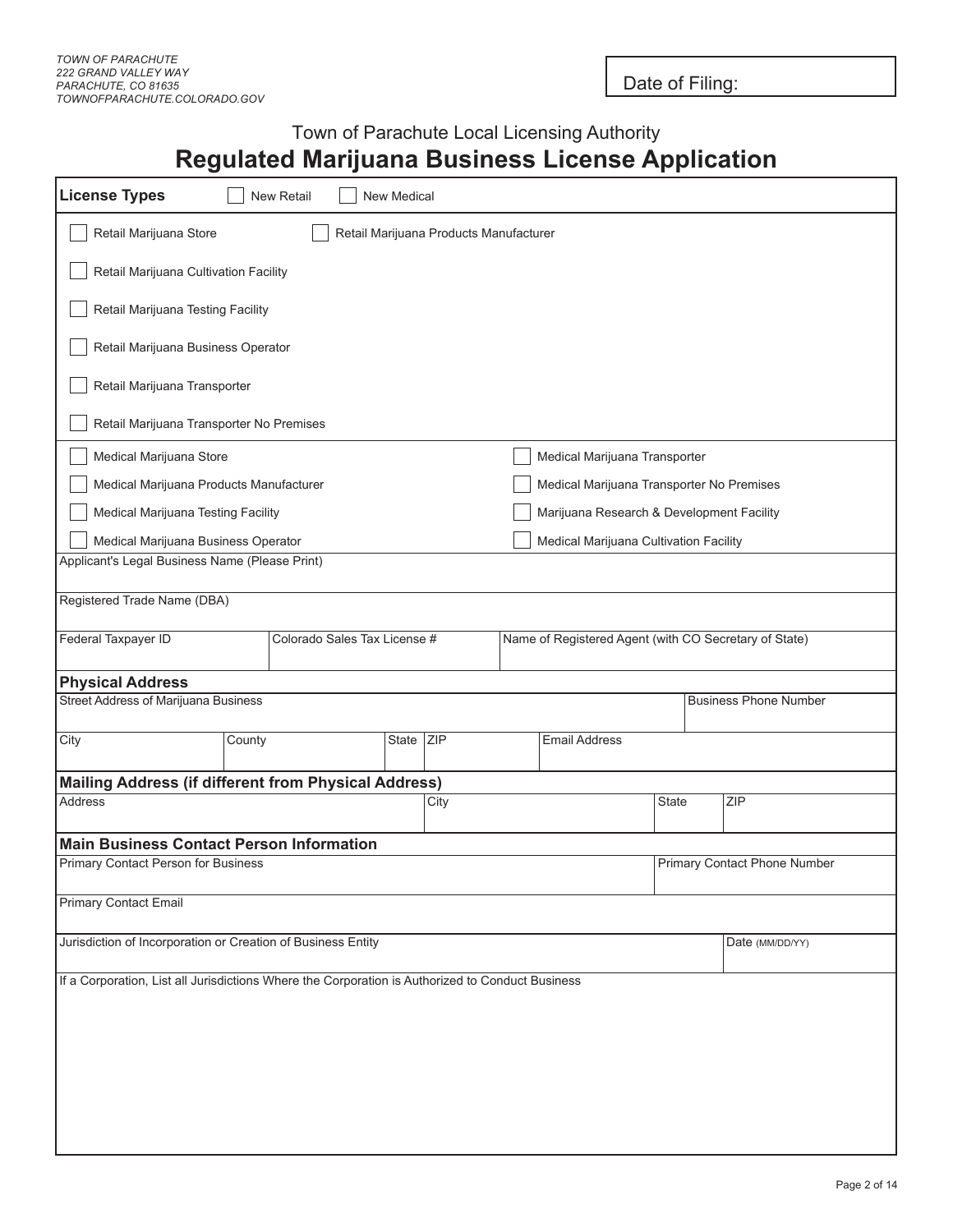| Ownership Structure - Controlling Beneficial Owners with 10% or greater ownership and/or Executive Officers, managers<br>and any other individual that Controls the RMB.    |                                    |                           |        |
|-----------------------------------------------------------------------------------------------------------------------------------------------------------------------------|------------------------------------|---------------------------|--------|
| Name                                                                                                                                                                        |                                    | License Number            |        |
| Business Associated with (Parent business or sub-entity)                                                                                                                    | Direct Ownership % in Owner Entity | Direct Ownership % in RMB |        |
| Name                                                                                                                                                                        |                                    | License Number            |        |
| Business Associated with (Parent business or sub-entity)                                                                                                                    | Direct Ownership % in Owner Entity | Direct Ownership % in RMB |        |
| Name                                                                                                                                                                        |                                    | License Number            |        |
| Business Associated with (Parent business or sub-entity)                                                                                                                    | Direct Ownership % in Owner Entity | Direct Ownership % in RMB |        |
| Name                                                                                                                                                                        |                                    | License Number            |        |
| Business Associated with (Parent business or sub-entity)                                                                                                                    | Direct Ownership % in Owner Entity | Direct Ownership % in RMB |        |
| Name                                                                                                                                                                        |                                    | License Number            |        |
| Business Associated with (Parent business or sub-entity)                                                                                                                    | Direct Ownership % in Owner Entity | Direct Ownership % in RMB |        |
| Name                                                                                                                                                                        |                                    | License Number            |        |
| Business Associated with (Parent business or sub-entity)                                                                                                                    | Direct Ownership % in Owner Entity | Direct Ownership % in RMB |        |
| Name                                                                                                                                                                        |                                    | License Number            |        |
| Business Associated with (Parent business or sub-entity)                                                                                                                    | Direct Ownership % in Owner Entity | Direct Ownership % in RMB |        |
| Name                                                                                                                                                                        |                                    | License Number            |        |
| Business Associated with (Parent business or sub-entity)                                                                                                                    | Direct Ownership % in Owner Entity | Direct Ownership % in RMB |        |
| Name                                                                                                                                                                        |                                    | License Number            |        |
| Business Associated with (Parent business or sub-entity)                                                                                                                    | Direct Ownership % in Owner Entity | Direct Ownership % in RMB |        |
| Name                                                                                                                                                                        |                                    | License Number            |        |
| Business Associated with (Parent business or sub-entity)                                                                                                                    | Direct Ownership % in Owner Entity | Direct Ownership % in RMB |        |
| Name                                                                                                                                                                        |                                    | License Number            |        |
| Business Associated with (Parent business or sub-entity)                                                                                                                    | Direct Ownership % in Owner Entity | Direct Ownership % in RMB |        |
| Name                                                                                                                                                                        |                                    | License Number            |        |
| Business Associated with (Parent business or sub-entity)                                                                                                                    | Direct Ownership % in Owner Entity | Direct Ownership % in RMB |        |
| Are there any outstanding options, warrants or contracts, that may be exercised into an Owner's Interest in the<br>RMB within the next 60 days that would constitute a CBO? |                                    |                           | Yes No |
| *If YES, attach list of persons                                                                                                                                             |                                    |                           |        |
| Are there any other Persons, other than those listed in the Ownership Structure, that can control the RMB?                                                                  |                                    |                           |        |
| *If YES, attach list of persons                                                                                                                                             |                                    |                           |        |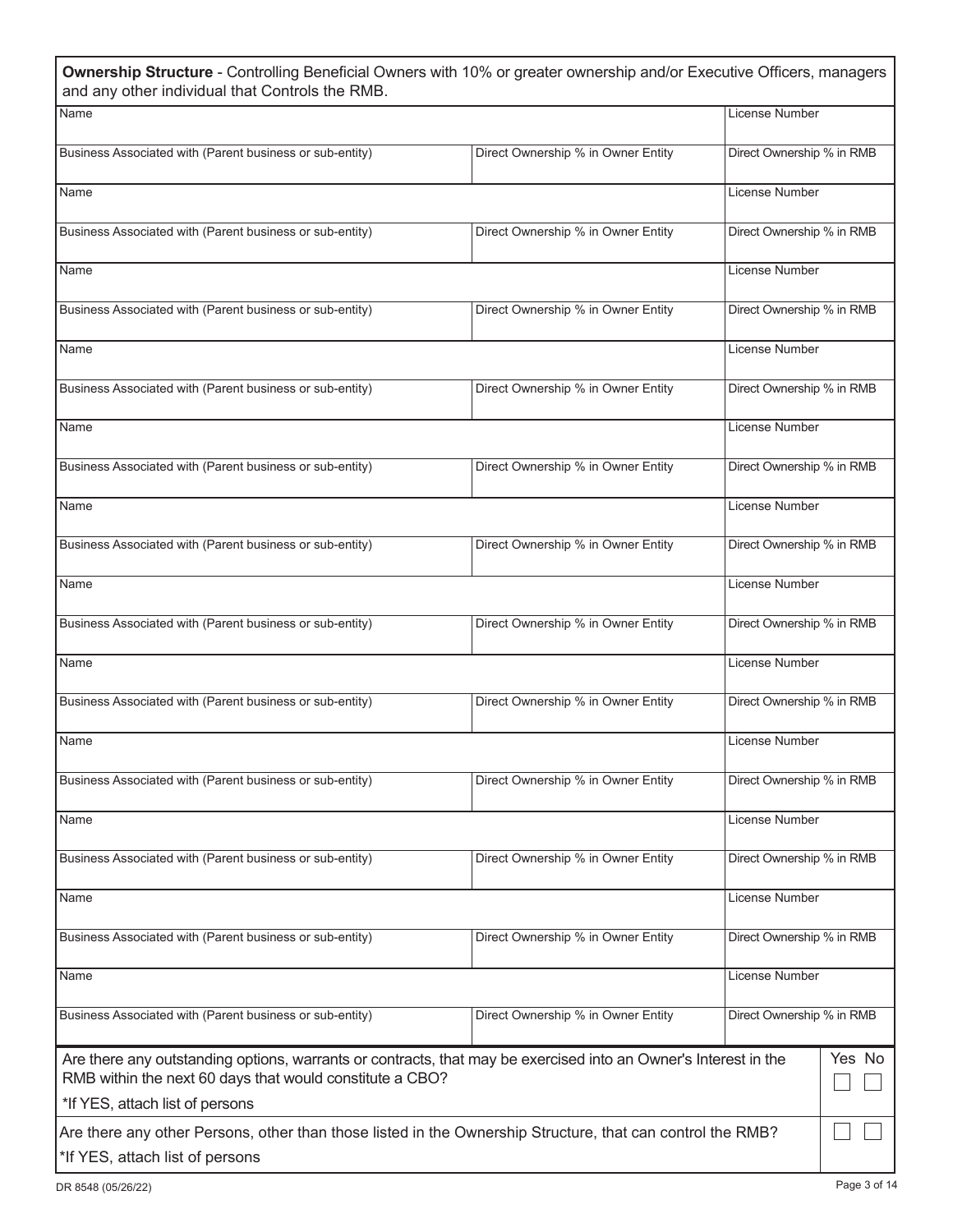| Printed Legal Business Name | Printed Trade Name (DBA) |
|-----------------------------|--------------------------|

|                                                                                                                                                                                                                                                                                                                                                                                                                   |               |                      | Indirect Financial Interest Holder - List those with 2 or more interests (PBO, lease,                                                                                                                                                                                                                                                          |              |  |
|-------------------------------------------------------------------------------------------------------------------------------------------------------------------------------------------------------------------------------------------------------------------------------------------------------------------------------------------------------------------------------------------------------------------|---------------|----------------------|------------------------------------------------------------------------------------------------------------------------------------------------------------------------------------------------------------------------------------------------------------------------------------------------------------------------------------------------|--------------|--|
|                                                                                                                                                                                                                                                                                                                                                                                                                   |               |                      | Intellectual Property agreements, finance and/or equipment lease agreements, etc.) or loans<br>that are 50% or more of the operating capital as defined in Rule 2-230(A)(3).                                                                                                                                                                   |              |  |
| Name of Interest Holder                                                                                                                                                                                                                                                                                                                                                                                           | Date of Birth | <b>FEIN/SSN</b>      | <b>Address</b>                                                                                                                                                                                                                                                                                                                                 |              |  |
| List Types of Interests                                                                                                                                                                                                                                                                                                                                                                                           |               |                      |                                                                                                                                                                                                                                                                                                                                                |              |  |
| Name of Interest Holder                                                                                                                                                                                                                                                                                                                                                                                           | Date of Birth | <b>FEIN/SSN</b>      | <b>Address</b>                                                                                                                                                                                                                                                                                                                                 |              |  |
| List Types of Interests                                                                                                                                                                                                                                                                                                                                                                                           |               |                      |                                                                                                                                                                                                                                                                                                                                                |              |  |
| Name of Interest Holder                                                                                                                                                                                                                                                                                                                                                                                           | Date of Birth | <b>FEIN/SSN</b>      | Address                                                                                                                                                                                                                                                                                                                                        |              |  |
| List Types of Interests                                                                                                                                                                                                                                                                                                                                                                                           |               |                      |                                                                                                                                                                                                                                                                                                                                                |              |  |
| Name of Interest Holder                                                                                                                                                                                                                                                                                                                                                                                           | Date of Birth | <b>FEIN/SSN</b>      | Address                                                                                                                                                                                                                                                                                                                                        |              |  |
| List Types of Interests                                                                                                                                                                                                                                                                                                                                                                                           |               |                      |                                                                                                                                                                                                                                                                                                                                                |              |  |
|                                                                                                                                                                                                                                                                                                                                                                                                                   |               |                      |                                                                                                                                                                                                                                                                                                                                                | Yes No       |  |
| 1. Is the applicant (including any of the partners, if a partnership; members or manager if a limited liability<br>company; or officers, stockholders or directors if a corporation) under the age of twenty-one years?                                                                                                                                                                                           |               |                      |                                                                                                                                                                                                                                                                                                                                                |              |  |
| 2. MEDICAL ONLY                                                                                                                                                                                                                                                                                                                                                                                                   |               |                      | Are the premises to be licensed within 1000 feet of a school (as defined in 10-103(67), alcohol or drug<br>treatment facility, principal campus of a college, university, or seminary, or a residential childcare facility?<br>If YES, then include a copy of a waiver or ordinance from the local jurisdiction where the business is located. |              |  |
| 3. Do you have or will you have possession of a licensed premises?                                                                                                                                                                                                                                                                                                                                                |               |                      |                                                                                                                                                                                                                                                                                                                                                |              |  |
| 4. Are you a Person (Entity) applying for a license at a location that is currently licensed as a retail food<br>establishment? If YES, provide details on a separate sheet and attach any applicable documents.                                                                                                                                                                                                  |               |                      |                                                                                                                                                                                                                                                                                                                                                |              |  |
| 5. Is the applicant, the applicant's parent company or any other intermediary business entity delinquent in<br>the payment of any judgments, taxes, interest or penalties due to the Department of Revenue, relating<br>to a Medical or Retail Marijuana Business? If YES, provide details on a separate sheet and attach any<br>documents to prove settlement or resolution of the delinquency.                  |               |                      |                                                                                                                                                                                                                                                                                                                                                |              |  |
| 6. Has a judgment, consent decree, settlement or other disposition related to a violation of federal, state or<br>similar foreign or security law or regulation, ever been filed or entered against the applicant, the applicant's<br>parent company or any other intermediary business entity? If YES, provide details on a separate sheet<br>and attach any applicable documents.                               |               |                      |                                                                                                                                                                                                                                                                                                                                                |              |  |
| 7. In the past year, has the applicant (including any parent companies), been indicted, served with a criminal<br>summons, charged with or convicted of ANY crime or offense in any manner? Include ALL offenses<br>regardless of class of crime or outcome, even if the charges were dismissed or you were found not guilty.<br>If YES, provide details on a separate sheet and attach any applicable documents. |               |                      |                                                                                                                                                                                                                                                                                                                                                |              |  |
| 8. Has the applicant filed all Finding of Suitability applications required by the Division? (Attach copy(s) of approval letter(s)).                                                                                                                                                                                                                                                                              |               |                      |                                                                                                                                                                                                                                                                                                                                                |              |  |
| <b>Local Licensing Authority (To be completed by Applicant)</b>                                                                                                                                                                                                                                                                                                                                                   |               |                      |                                                                                                                                                                                                                                                                                                                                                |              |  |
| <b>Local Licensing Authority</b>                                                                                                                                                                                                                                                                                                                                                                                  |               |                      | Local Licensing Authority contact name                                                                                                                                                                                                                                                                                                         |              |  |
| <b>Contact Phone</b>                                                                                                                                                                                                                                                                                                                                                                                              |               | <b>Contact Email</b> |                                                                                                                                                                                                                                                                                                                                                |              |  |
| Does the local licensing authority permit this type of business in their jurisdiction?                                                                                                                                                                                                                                                                                                                            |               |                      |                                                                                                                                                                                                                                                                                                                                                | Yes No       |  |
| DR 8548 (05/26/22)                                                                                                                                                                                                                                                                                                                                                                                                |               |                      |                                                                                                                                                                                                                                                                                                                                                | Page 4 of 14 |  |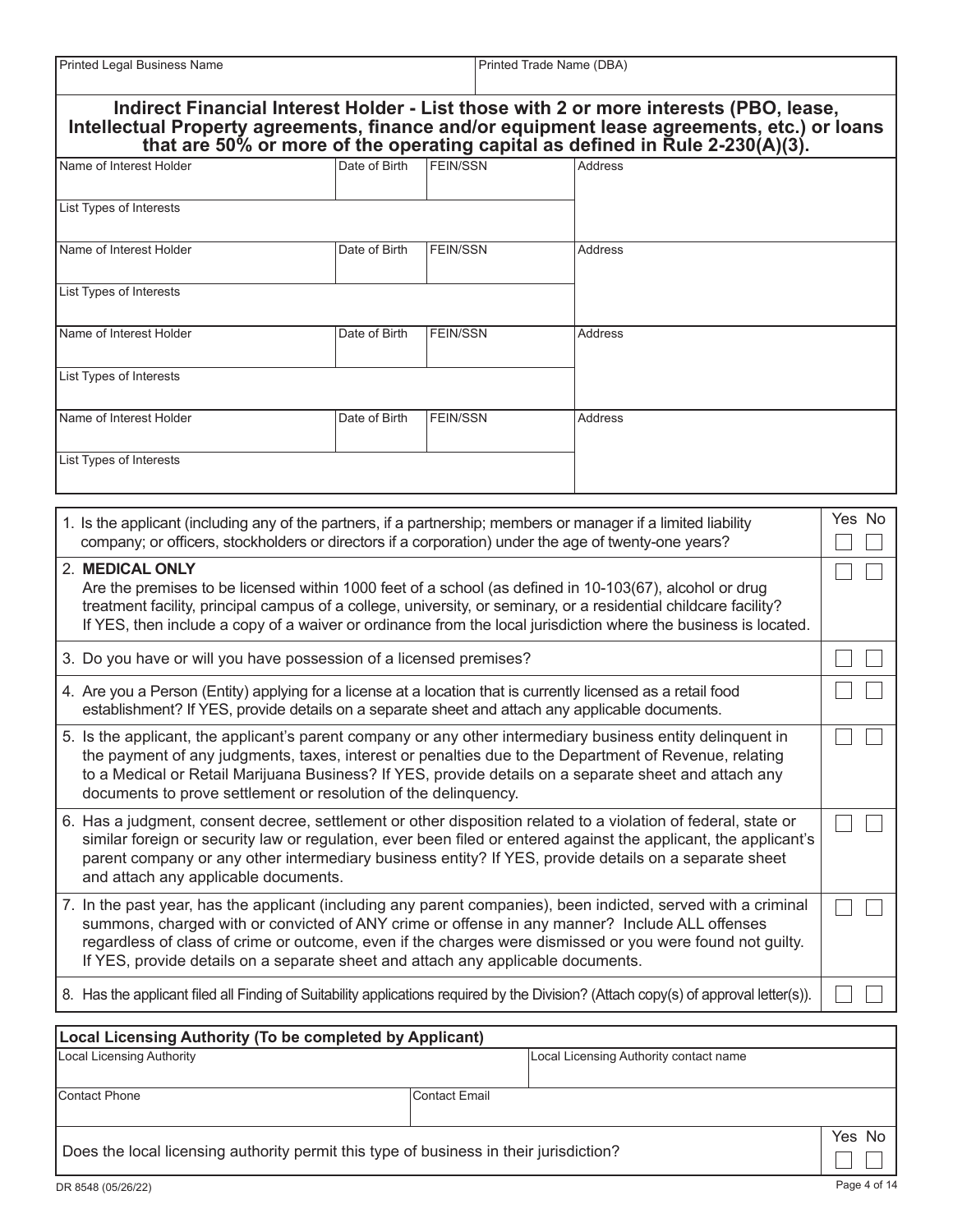## **Affirmation & Consent**

I/We, **I/We,** as an owner(s) for the applicant business, state under penalty for offering a false instrument for recording pursuant to 18-5-114 C.R.S. that the entire Regulated Marijuana Business License Application statements, attachments, and supporting schedules are true and correct to the best of my/our knowledge and belief, and that this statement is executed with the knowledge that misrepresentation or failure to reveal information requested may be deemed sufficient cause for the refusal to issue a Marijuana license by the State Licensing Authority. Further, I/We am/are aware that later discovery of an omission or misrepresentation made in the above statements may be grounds for denial of the marijuana business application. I/We am/are voluntarily submitting this application to the Colorado Marijuana Licensing Authority, under oath, with full knowledge that I/We may be charged with perjury or other crimes for intentional omissions and misrepresentations pursuant to Colorado law or for offering a false instrument for recording pursuant to 18-5-114 C.R.S. I/We further consent to any background investigation necessary to determine my/our present and continuing suitability and that this consent continues as long as I/We hold a Colorado Marijuana License.

**Note:** If your check is rejected due to insufficient or uncollected funds, the Department of Revenue may collect the payment amount directly from your banking account(s) electronically.

| Print Full Legal Name of Owner clearly below:                                                                                                                                                                                                                                                                                                              |                                                   |                                    |  |  |  |
|------------------------------------------------------------------------------------------------------------------------------------------------------------------------------------------------------------------------------------------------------------------------------------------------------------------------------------------------------------|---------------------------------------------------|------------------------------------|--|--|--|
| Applicant's Legal Business Name                                                                                                                                                                                                                                                                                                                            |                                                   | Trade Name (DBA)                   |  |  |  |
| Last Name of Owner (Please Print)                                                                                                                                                                                                                                                                                                                          | First Name of Owner                               | Middle Name of Owner               |  |  |  |
| Signature                                                                                                                                                                                                                                                                                                                                                  | THIS FORM MUST BE SIGNED IN ACROBAT PRO OR READER | Date (MM/DD/YY)<br><b>REQUIRED</b> |  |  |  |
| Last Name of Owner (Please Print)                                                                                                                                                                                                                                                                                                                          | First Name of Owner                               | Middle Name of Owner               |  |  |  |
| Signature                                                                                                                                                                                                                                                                                                                                                  | THIS FORM MUST BE SIGNED IN ACROBAT PRO OR READER | Date (MM/DD/YY)<br><b>REQUIRED</b> |  |  |  |
| Last Name of Owner (Please Print)                                                                                                                                                                                                                                                                                                                          | First Name of Owner                               | Middle Name of Owner               |  |  |  |
| Signature                                                                                                                                                                                                                                                                                                                                                  | THIS FORM MUST BE SIGNED IN ACROBAT PRO OR READER | Date (MM/DD/YY)<br><b>REQUIRED</b> |  |  |  |
| Last Name of Owner (Please Print)                                                                                                                                                                                                                                                                                                                          | First Name of Owner                               | Middle Name of Owner               |  |  |  |
| Signature<br>Date (MM/DD/YY)<br><b>REQUIRED</b><br>THIS FORM MUST BE SIGNED IN ACROBAT PRO OR READER                                                                                                                                                                                                                                                       |                                                   |                                    |  |  |  |
| Confidential Document: This document is the property of the Colorado Marijuana State Licensing Authority and the<br>Colorado Marijuana Enforcement Division, and is provided for Official Use Only. This document may not be further<br>reproduced nor its contents disclosed without the written permission of the Division or State Licensing Authority. |                                                   |                                    |  |  |  |
| Note: If there are more than four (4) owners, please use a second Affirmation & Consent page.                                                                                                                                                                                                                                                              |                                                   |                                    |  |  |  |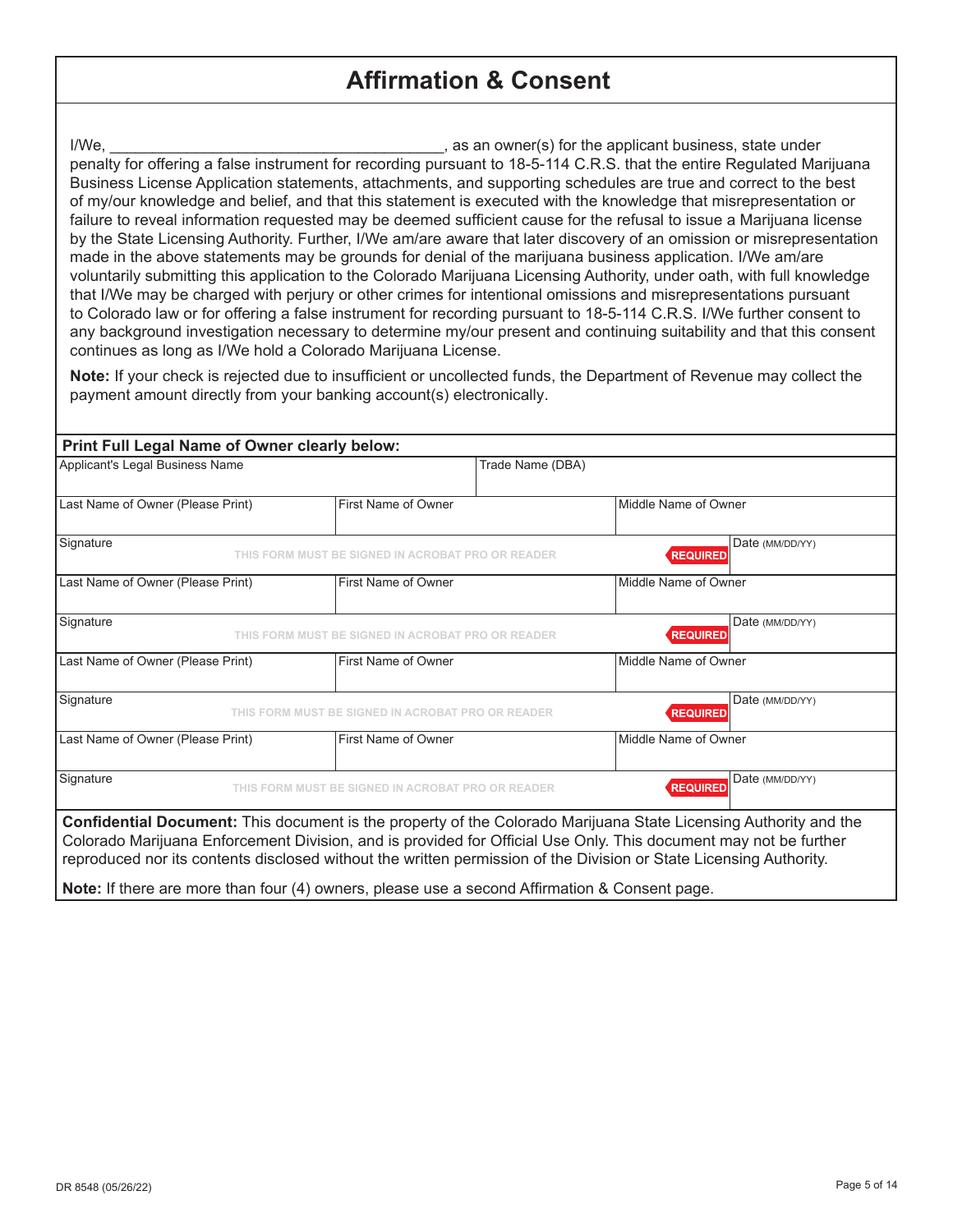# **Tax Check Authorization and Request To Release Information**

I am signing this waiver on behalf of

(the "Applicant/Licensee") to permit the Colorado Department of Revenue and any other state or local taxing authority to release information and documents that would otherwise be confidential. If I am signing this waiver for someone other than myself, I certify that I have the authority to execute this waiver on behalf of the Applicant/Licensee.

The information and documentation obtained pursuant to this waiver will be used in connection with the Applicant/Licensee's application or licensure with the Colorado Marijuana Enforcement Division, which requires proof of compliance with certain tax obligations pursuant to several statutory provisions, including sections 44-10-202(1) and 44-10-307(1)(e), C.R.S. This waiver is made pursuant to section 39-21-113(4), C.R.S.; and any other similar law or ordinance concerning the confidentiality of tax returns and return information. This waiver shall be valid while the application is pending and, if the application is approved, (1) for one year from the date of licensure or; (2) if applying for an employee license under the medical marijuana code, for two years from the date of licensure. If the license is administratively continued pursuant to section 44-10-314, C.R.S., this waiver shall be valid until the state licensing authority takes final action to approve or deny the renewal of the license. Applicant/Licensee agrees to execute a new waiver for each subsequent licensing period in connection with the renewal of any license.

Applicant/Licensee requests that the Colorado Department of Revenue and any other state or local taxing authority release the following information and supporting documentation to the Colorado Marijuana Enforcement Division, which is acting as Applicant's/Licensee's duly authorized representative under section 39-21-113(4), C.R.S., solely to obtain the information specified below.

- 1. Whether the Applicant/Licensee has failed to file any state tax return with the Colorado Department of Revenue or any other state or local taxing authority by the required due date (determined with regard to any extension(s) of time for filing) for any tax year for which filing of a return might have been required.
- 2. Whether the Applicant/Licensee has failed to pay any tax, penalty, or interest liability within 30 days of the date on which the Colorado Department of Revenue or any other state or local taxing authority gave notice of the amount due and requested payment.
- 3. Whether the Applicant/Licensee has entered into a payment plan with the Colorado Department of Revenue or any other state or local taxing authority and whether Applicant/Licensee is current on any payments required by said payment plan.

| Applicant/Licensee authorizes the Colorado Department of Revenue and any other state or local taxing authority to release         |
|-----------------------------------------------------------------------------------------------------------------------------------|
| any additional information or documentation necessary to answer the questions above. Applicant/Licensee authorizes the            |
| Colorado Marijuana Enforcement Division and its legal representatives to use the information and documentation obtained from      |
| the Colorado Department of Revenue and any other state or local taxing authority in any administrative action regarding the       |
| application or license. To assist the Colorado Department of Revenue and any other state or local taxing authority locate the tax |
| records, Applicant/Licensee is voluntarily providing the following information (please type or print).                            |

| Applicant's Name (Individual/Business)                                     | Social Security Number/Tax Identification Number |                  |              |          |
|----------------------------------------------------------------------------|--------------------------------------------------|------------------|--------------|----------|
| Street Address                                                             |                                                  | City             | <b>State</b> | ZIP Code |
| Home Telephone Number                                                      | Business/Work Telephone Number                   |                  |              |          |
| Legal Last Name (Please Print)                                             |                                                  | Full Middle Name |              |          |
| Applicant's Signature<br>THIS FORM MUST BE SIGNED IN ACROBAT PRO OR READER | <b>REQUIRED</b>                                  | Date (MM/DD/YY)  |              |          |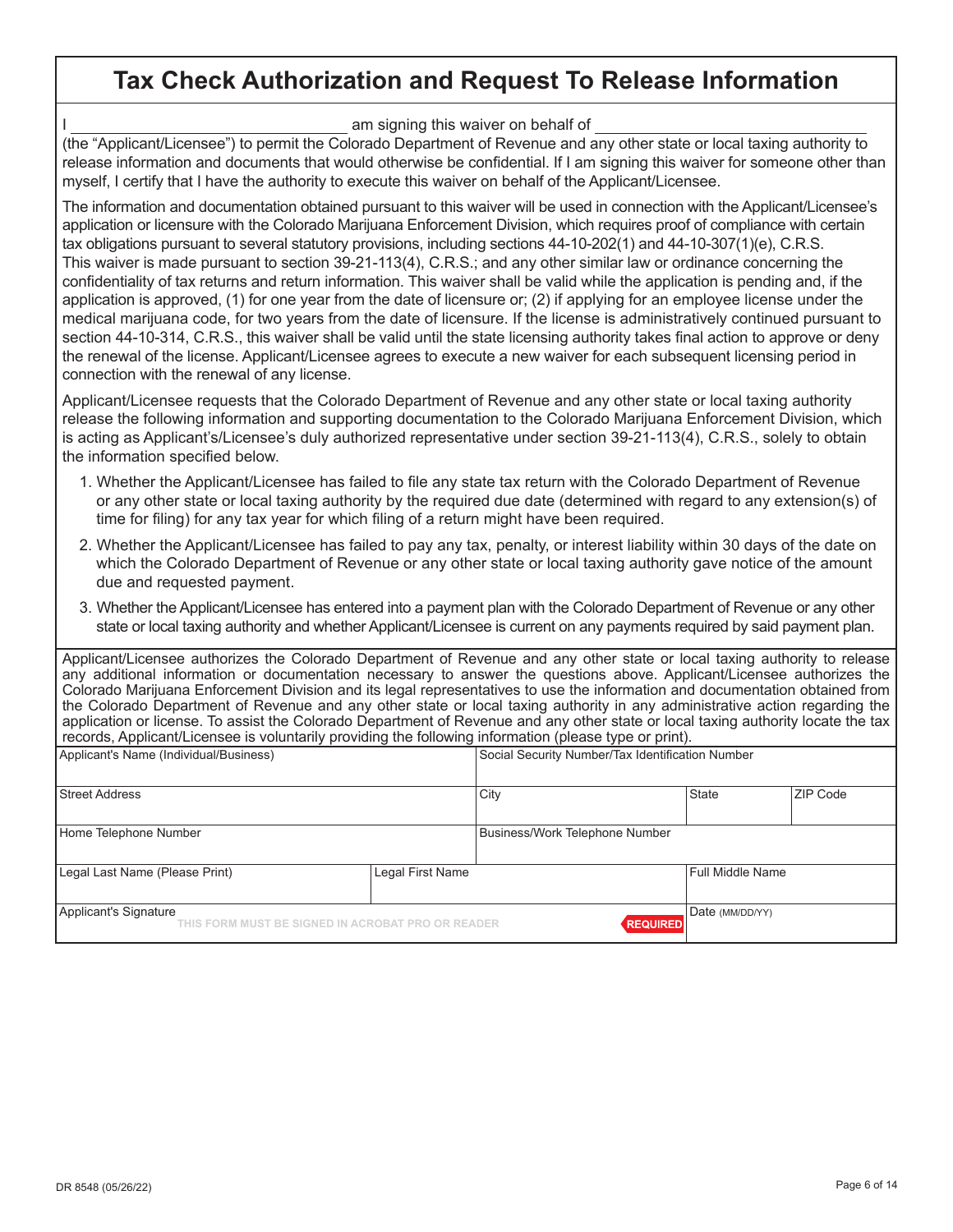## **Investigation Authorization/Authorization to Release Information**

I, \_\_\_\_\_\_\_\_\_\_\_\_\_\_\_\_\_\_\_\_\_\_\_\_\_\_\_\_\_\_\_\_\_\_\_\_\_\_\_\_\_\_\_\_\_\_\_\_\_\_\_\_, hereby authorize the Colorado Marijuana Licensing Authority, the Marijuana Enforcement Division, (hereafter, the Investigatory Agencies) to conduct a complete investigation into my personal background, using whatever legal means they deem appropriate. I hereby authorize any person or entity contacted by the Investigatory Agencies to provide any and all such information deemed necessary by the Investigatory Agencies. I hereby waive any rights of confidentiality in this regard. I understand that by signing this authorization, a financial record check may be performed. I authorize any financial institution to surrender to the Investigatory Agencies a complete and accurate record of such transactions that may have occurred with that institution, including, but not limited to, internal banking memoranda, past and present loan applications, financial statements and any other documents relating to my personal or business financial records in whatever form and wherever located. I authorize the release of this type of information, even though such information may be designated as "confidential" or "nonpublic" under the provisions of state or federal laws. I understand that by signing this authorization, a criminal history check will be performed. I authorize the Investigatory Agencies to obtain and use from any source, any information concerning me contained in any type of criminal history record files, wherever located. I understand that the criminal history record files contain records of arrests which may have resulted in a disposition other than a finding of guilt (i.e., dismissed charges, or charges that resulted in a not guilty finding). I understand that the information may contain listings of charges that resulted in suspended imposition of sentence, even though I successfully completed the conditions of said sentence and was discharged pursuant to law. I authorize the release of this type of information, even though this record may be designated as "confidential" or "nonpublic" under the provisions of state or federal laws.

The Investigatory Agencies reserve the right to investigate all relevant information and facts to their satisfaction. I understand that the Investigatory Agencies may conduct a complete and comprehensive investigation to determine the accuracy of all information gathered. However, the State of Colorado, Investigatory Agencies, and other agents or employees of the State of Colorado shall not be held liable for the receipt, use, or dissemination of inaccurate information. I, on behalf of the applicant, its legal representatives, and assigns, hereby release, waive, discharge, and agree to hold harmless, and otherwise waive liability as to the State of Colorado, Investigatory Agencies, and other agents or employees of the State of Colorado for any damages resulting from any use, disclosure, or publication in any manner, other than a willfully unlawful disclosure or publication, of any material or information acquired during inquiries, investigations, or hearings, and hereby authorize the lawful use, disclosure, or publication of this material or information. Any information contained within my application, contained within any financial or personnel record, or otherwise found, obtained, or maintained by the Investigatory Agencies, shall be accessible to law enforcement agents of this or any other state, the government of the United States, or any foreign country.

| Print Full Legal Name of Owner clearly below:                                                                           |                     |                  |                      |  |  |  |
|-------------------------------------------------------------------------------------------------------------------------|---------------------|------------------|----------------------|--|--|--|
| Applicant's Legal Business Name                                                                                         |                     | Trade Name (DBA) |                      |  |  |  |
| Last Name of Owner (Please Print)                                                                                       | First Name of Owner |                  | Middle Name of Owner |  |  |  |
| Signature<br>Date (MM/DD/YY)<br>THIS FORM MUST BE SIGNED IN ACROBAT PRO OR READER<br><b>REQUIRED</b>                    |                     |                  |                      |  |  |  |
| <b>Confidential Document:</b> This document is the property of the Colorado Marijuana State Licensing Authority and the |                     |                  |                      |  |  |  |

Colorado Marijuana Enforcement Division, and is provided for Official Use Only. This document may not be further reproduced nor its contents disclosed without the written permission of the Division or State Licensing Authority.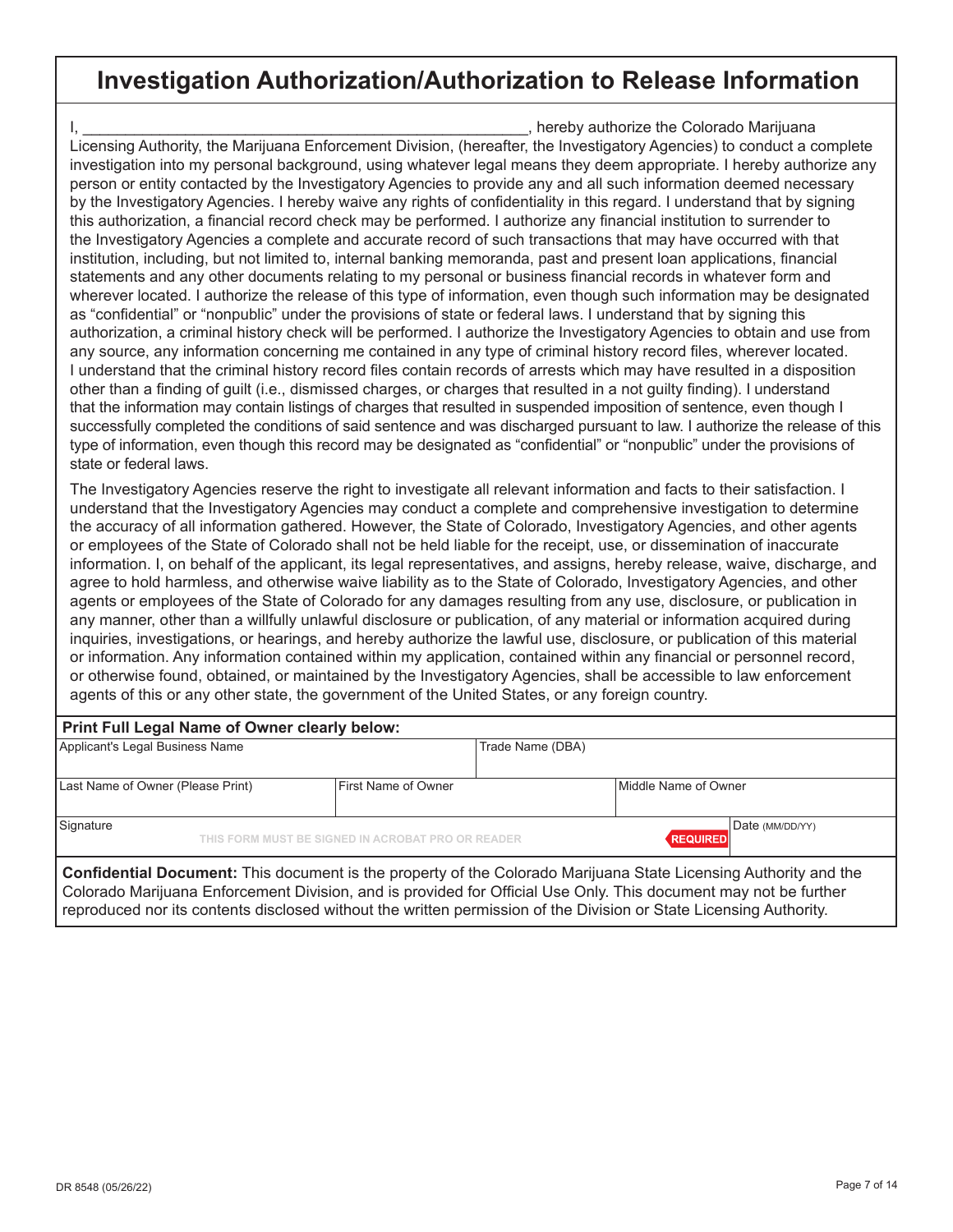#### **Applicant's Request to Release Information**

| TO:<br>eave this Blank) | FROM:<br>Printed Name<br>: (Applicant's i |
|-------------------------|-------------------------------------------|
|                         |                                           |
|                         |                                           |

- 1. I/We hereby authorize and request all persons to whom this request is presented having information relating to or concerning the above named applicant to furnish such information to a duly appointed agent of the Marijuana Enforcement Division whether or not such information would otherwise be protected from the disclosure by any constitutional, statutory or common law privilege.
- 2. I/We hereby authorize and request all persons to whom this request is presented having documents relating to or concerning the above named applicant to permit a duly appointed agent of the Marijuana Enforcement Division to review and copy any such documents, whether or not such documents would otherwise be protected from disclosure by any constitutional, statutory, or common law privilege.
- 3. If the person to whom this request is presented is a brokerage firm, bank, savings and loan, or other financial institution or an officer of the same, I/we hereby authorize and request that a duly appointed agent of the Marijuana Enforcement Division be permitted to review and obtain copies of any and all documents, records or correspondence pertaining to me/us, including but not limited to past loan information, notes co-signed by me/ us, checking account records, savings deposit records, safe deposit box records, passbook records, and general ledger folio sheets.
- 4. I/We do hereby make, constitute, and appoint any duly appointed agent of the Colorado Marijuana Enforcement Division, my/our true and lawful attorney in fact for me/us in my/our name, place, stead, and on my/our behalf and for my/our use and benefit:
	- (a) To request, review, copy sign for, or otherwise act for investigative purposes with respect to documents and information in the possession of the person to whom this request is presented as I/we might;
	- (b) To name the person or entity to whom this request is presented and insert that person's name in the appropriate location in this request:
	- (c) To place the name of the agent presenting this request in the appropriate location on this request.
- 5. I grant to said attorney in fact full power and authority to do, take, and perform all and every act and thing whatsoever requisite, proper, or necessary to be done, in the exercise of any of the rights and powers herein granted, as fully to all intents and purposes as I/we might or could do if personally present, with full power of substitution or revocation, hereby ratifying and confirming all that said attorney in fact, or his substitute or substitutes, shall lawfully do or cause to be done by virtue of this power of attorney and the rights and powers herein granted.
- 6. This power of attorney ends twenty-four (24) months from the date of execution.
- 7. The above named applicant has filed with the Colorado Marijuana Licensing Authority an application for a Marijuana license. Said applicant understands that it is seeking the granting of a privilege and acknowledges that the burden of proving its qualifications for a favorable determination is at all times on the applicant.
- 8. I/We do, for myself/ourselves, my/our heirs, executors, administrators, successors, and assigns, hereby release, remise, and forever discharge the person to whom this request is presented, and his agents and employees from all and all manner or actions, causes of action, suits, debts, judgments, executions, claims, and demands whatsoever, known or unknown, in law or equity, which the applicant ever had, now has, may have, or claims to have against the person to whom this request is being presented or his agents or employees arising out of or by reason of complying with the request.
- 9. A reproduction of this request by photocopying or similar process shall be for all intents and purposes as valid as the original.

| Applicant's Legal Business Name      |                                                   |                   |                                    |
|--------------------------------------|---------------------------------------------------|-------------------|------------------------------------|
| Trade Name (DBA)                     |                                                   |                   |                                    |
| Applicant's Last Name (Please Print) |                                                   | <b>First Name</b> | Full Middle Name                   |
| Signature                            | THIS FORM MUST BE SIGNED IN ACROBAT PRO OR READER |                   | Date (MM/DD/YY)<br><b>REQUIRED</b> |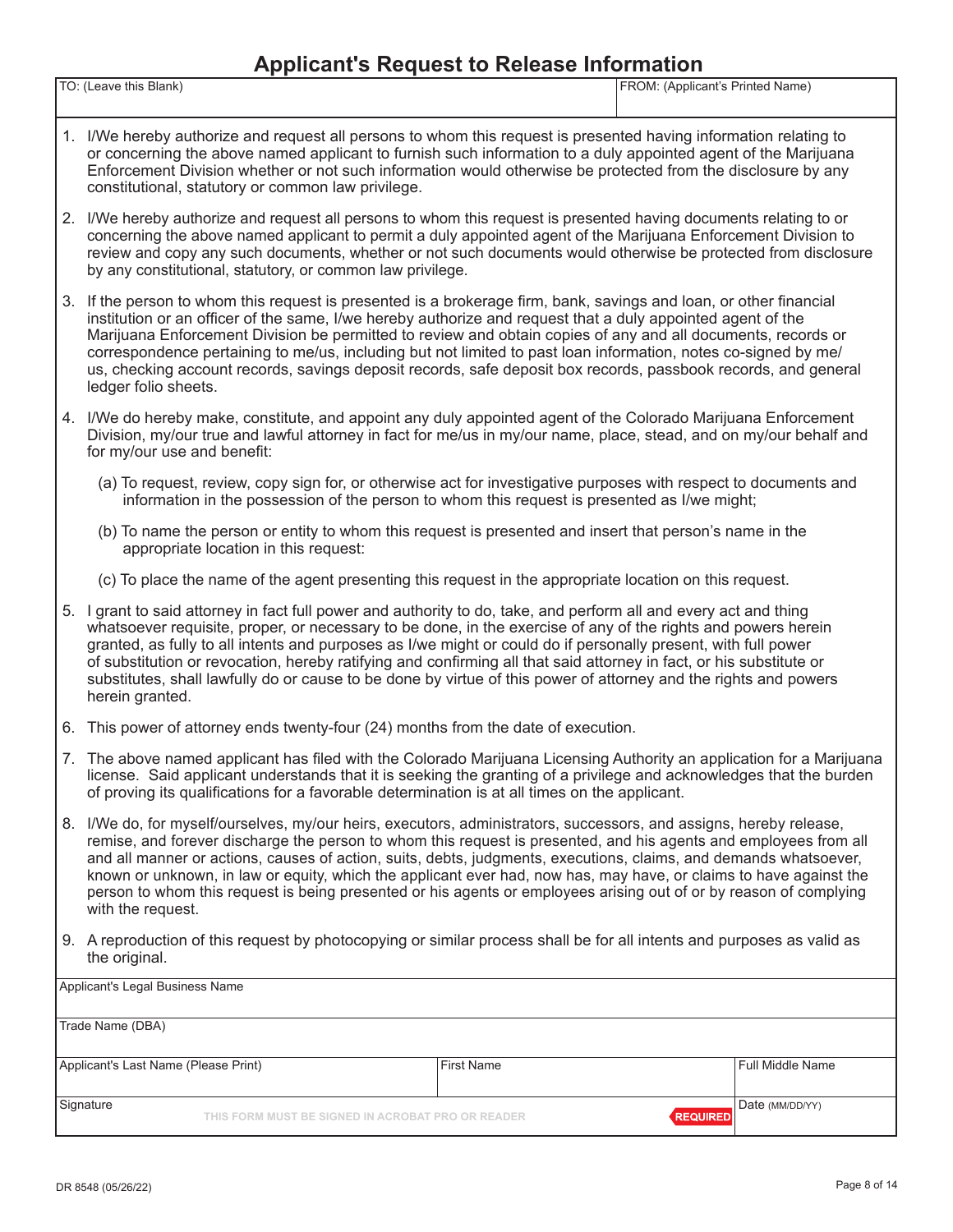## **AFFIRMATION OF REASONABLE CARE – PRIVATE COMPANY**

Pursuant to section 44-10-309(4) C.R.S. and Rule 2-230(D), Applicant or Licensee affirms that, prior to submission of this application, it exercised reasonable care to confirm its Passive Beneficial Owners, (including any Qualified Institutional Investors) and Indirect Financial Interest Holders, are not Persons prohibited from being issued or holding a license by section 44-10-307 C.R.S., or otherwise restricted from holding an interest under the Colorado Regulated Marijuana Business Code. An Applicant's or Licensee's failure to exercise reasonable care is a basis for denial, fine, suspension, revocation or other sanction by the State Licensing Authority.

|           | Print | , as Controlling Beneficial Owner or Manager for                                                                                                      |                                    |  |
|-----------|-------|-------------------------------------------------------------------------------------------------------------------------------------------------------|------------------------------------|--|
|           |       | state under penalty of perjury, pursuant to §18-8-503, that the<br>foregoing is true and correct to the best of my knowledge, information and belief. |                                    |  |
|           |       |                                                                                                                                                       |                                    |  |
| Signature |       | THIS FORM MUST BE SIGNED IN ACROBAT PRO OR READER                                                                                                     | Date (MM/DD/YY)<br><b>REQUIRED</b> |  |

# **AFFIRMATION OF REASONABLE CARE – PUBLICLY TRADED CORPORATION**

Pursuant to section 44-10-309(5) C.R.S. and Rule 2-230(D), Applicant or Licensee affirms that, prior to submission of this application, it exercised reasonable care to confirm its Non-objecting Passive Beneficial Owner, (including any Qualified Institutional Investors) and Indirect Financial Interest Holders, are not Persons prohibited from being issued or holding a license by section 44-10-307 C.R.S., or otherwise restricted from holding an interest under the Colorado Regulated Marijuana Business Code. An Applicant's or Licensee's failure to exercise reasonable care is a basis for denial, fine, suspension, revocation or other sanction by the State Licensing Authority.

Print

I, **All any Controlling Beneficial Owner or Manager for** extending Beneficial Owner or Manager for

, state under penalty of perjury, pursuant to §18-8-503, that the foregoing is true and correct to the best of my knowledge, information and belief.

**THIS FORM MUST BE SIGNED IN ACROBAT PRO OR READER** Signature **Date (MM/DD/YY)** National Date (MM/DD/YY)

DR 8548 (05/26/22) Page 9 of 14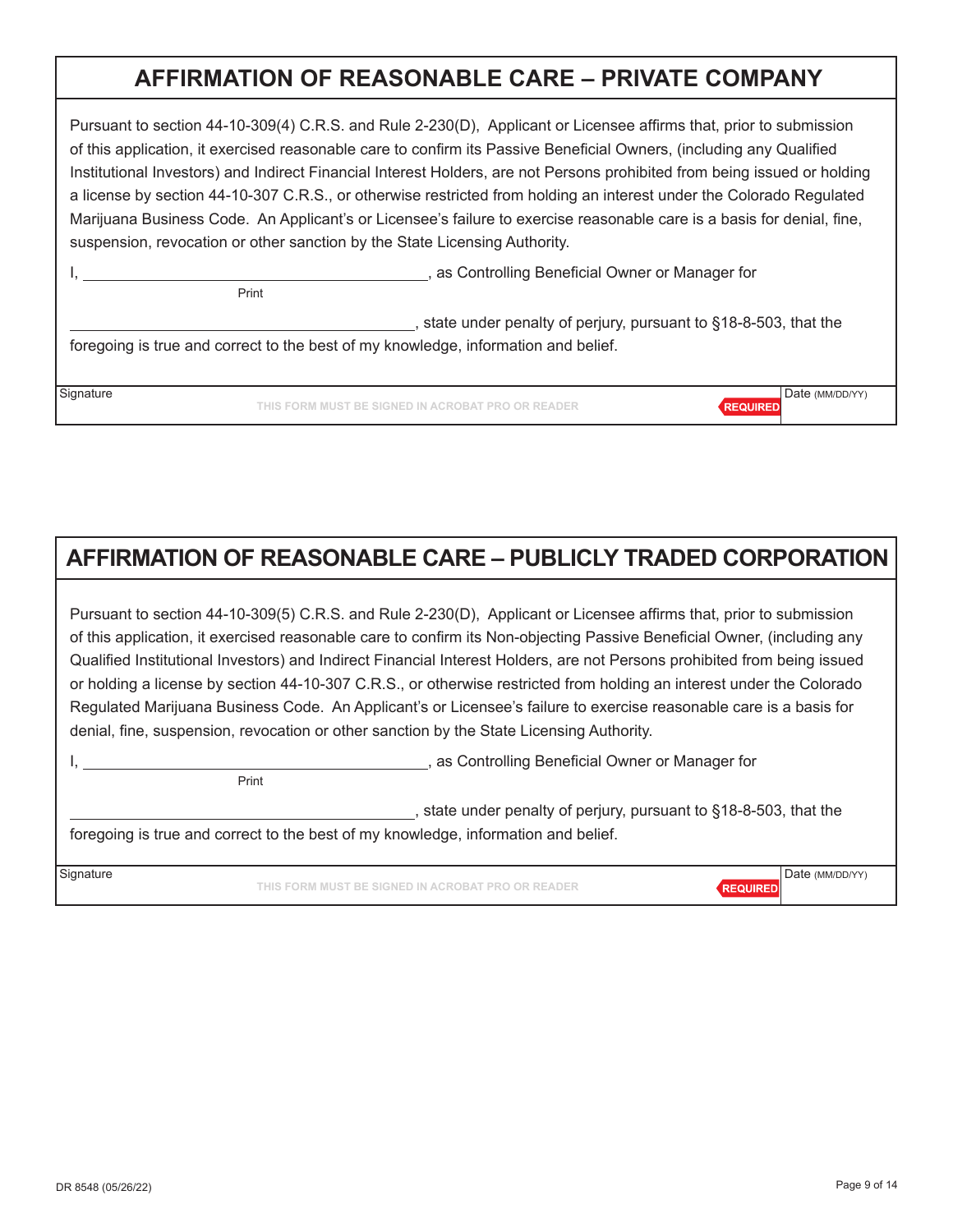## **Addendum A - NEW Business Application**

|                                                                                                                                                                                                                                                                                                                                                           | Augulium A - NEW Dusiness Application                                                                                                                                                                                                                                                                                                                              |  |        |                |  |
|-----------------------------------------------------------------------------------------------------------------------------------------------------------------------------------------------------------------------------------------------------------------------------------------------------------------------------------------------------------|--------------------------------------------------------------------------------------------------------------------------------------------------------------------------------------------------------------------------------------------------------------------------------------------------------------------------------------------------------------------|--|--------|----------------|--|
| Please provide:                                                                                                                                                                                                                                                                                                                                           | <b>Publicly Traded Company (PTC)</b>                                                                                                                                                                                                                                                                                                                               |  |        |                |  |
| <b>Stock Trading Symbol</b>                                                                                                                                                                                                                                                                                                                               | Name of Exchange(s) Traded On                                                                                                                                                                                                                                                                                                                                      |  |        | NAICS/SIC Code |  |
|                                                                                                                                                                                                                                                                                                                                                           | Identify all regulatory agencies with oversight over the PTC's securities                                                                                                                                                                                                                                                                                          |  |        |                |  |
| Reporting agencies required reports submitted on:                                                                                                                                                                                                                                                                                                         |                                                                                                                                                                                                                                                                                                                                                                    |  |        |                |  |
| Date of Registration with the Department of Regulatory Agencies (DORA)                                                                                                                                                                                                                                                                                    |                                                                                                                                                                                                                                                                                                                                                                    |  | Number |                |  |
|                                                                                                                                                                                                                                                                                                                                                           | Provide a list of any privileged or professional licenses, with license numbers, you have held within the last three (3)<br>years prior to the submission of the finding of suitability request. List those that were issued by the Colorado Department<br>of Revenue or the Department of Regulatory Agencies, including all marijuana licenses. (Separate sheet) |  |        |                |  |
| Provide a description of the Publicly Traded Company's business and documents establishing the Publicly Traded<br>Company (PTC) qualifies to hold a RMB license as referenced in section 44-10-103 (50) C.R.S.                                                                                                                                            |                                                                                                                                                                                                                                                                                                                                                                    |  |        |                |  |
|                                                                                                                                                                                                                                                                                                                                                           |                                                                                                                                                                                                                                                                                                                                                                    |  |        |                |  |
| Attach a divestiture plan of any CBO that is prohibited by section 44-10-307 C.R.S., that has had his or her Owner's<br>License revoked or has been found unsuitable.                                                                                                                                                                                     |                                                                                                                                                                                                                                                                                                                                                                    |  |        |                |  |
| Attach the most recent list of Non-Objecting Beneficial owners possessed by the PTC.                                                                                                                                                                                                                                                                      |                                                                                                                                                                                                                                                                                                                                                                    |  |        |                |  |
| Identify the type of permitted transaction, i.e. Merger, Investment, or Public Offering and attach all supporting<br>documentation.                                                                                                                                                                                                                       |                                                                                                                                                                                                                                                                                                                                                                    |  |        |                |  |
| <b>Questions</b>                                                                                                                                                                                                                                                                                                                                          |                                                                                                                                                                                                                                                                                                                                                                    |  |        |                |  |
| Confirm that the PTC is current with all required filings pursuant to any applicable requirements by any securities<br>regulatory authority including, but not limited to, the United States Securities and Exchange Commission or the Canadian<br>Securities Administrators.                                                                             |                                                                                                                                                                                                                                                                                                                                                                    |  |        |                |  |
| All Current                                                                                                                                                                                                                                                                                                                                               | $\Box$ Not Current (If not, explain on a separate sheet)                                                                                                                                                                                                                                                                                                           |  |        |                |  |
| Confirm that all mandatory filings for CBO's as required by any securities regulatory authority, including, but not limited to<br>the United States Securities and Exchange Commission or the Canadian Securities Administrators, have been filed and<br>the MED has been provided concurrent notice with the filing. If No, explain on a separate sheet: |                                                                                                                                                                                                                                                                                                                                                                    |  |        |                |  |
| $\mathsf{\rpreceq}$ YES<br>$\sqcup$ NO                                                                                                                                                                                                                                                                                                                    |                                                                                                                                                                                                                                                                                                                                                                    |  |        |                |  |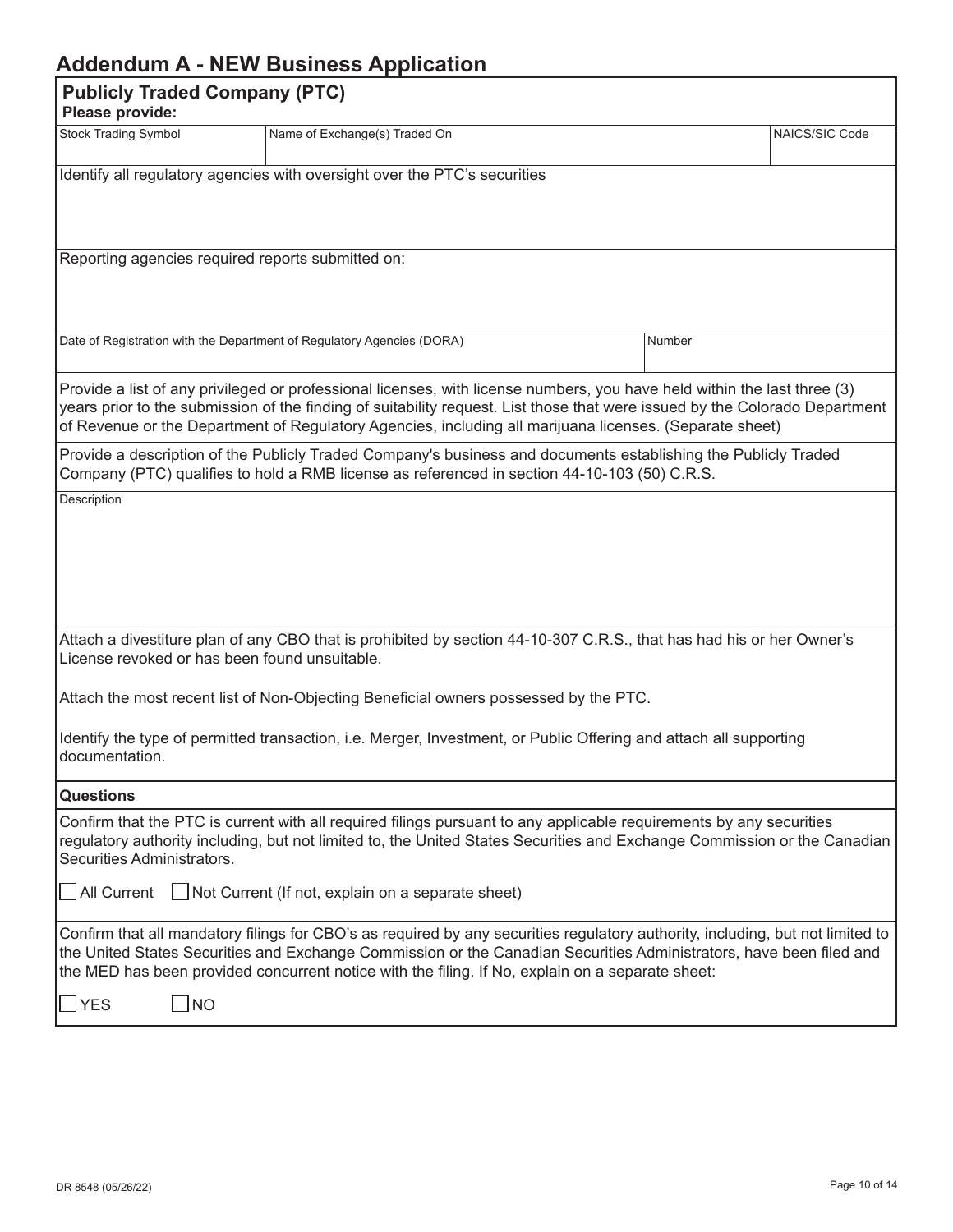| <b>Addendum B - NEW Business Application</b>                                                                                                                                                                                                                                                                                                                                                            |        |  |
|---------------------------------------------------------------------------------------------------------------------------------------------------------------------------------------------------------------------------------------------------------------------------------------------------------------------------------------------------------------------------------------------------------|--------|--|
| <b>Qualified Private Fund (QPF)</b><br>Please provide:                                                                                                                                                                                                                                                                                                                                                  |        |  |
| Identify all regulatory agencies with oversight over the QPF's securities                                                                                                                                                                                                                                                                                                                               |        |  |
| Reporting agencies required reports submitted on:                                                                                                                                                                                                                                                                                                                                                       |        |  |
| Date of Registration with the Department of Regulatory Agencies (DORA)                                                                                                                                                                                                                                                                                                                                  | Number |  |
| Provide a list of any privileged or professional licenses, with license numbers, you have held within the last three (3)<br>years prior to the submission of the finding of suitability request. List those that were issued by the Colorado Department<br>of Revenue or the Department of Regulatory Agencies, including all marijuana licenses. (Separate sheet)                                      |        |  |
| Provide a description of the QPF's business and documents establishing the QPF's qualifies to hold a RMB license.                                                                                                                                                                                                                                                                                       |        |  |
| Description                                                                                                                                                                                                                                                                                                                                                                                             |        |  |
| <b>Questions</b>                                                                                                                                                                                                                                                                                                                                                                                        |        |  |
| Confirm that the QPF is current with all required filings pursuant to any applicable requirements by any securities<br>regulatory.<br>$\Box$ Not Current (If not, explain on a separate sheet)<br>All Current                                                                                                                                                                                           |        |  |
| Confirm that ALL required findings of suitability, including all QPF managers, investment advisers, investment adviser<br>representatives, any trustee or equivalent, and any other person that controls the investment in, or management or<br>operations of, the RMB, have been obtained PRIOR TO the QPF becoming effective. If No, explain on a separate sheet:<br>$\sqrt{\text{NO}}$<br><b>YES</b> |        |  |
|                                                                                                                                                                                                                                                                                                                                                                                                         |        |  |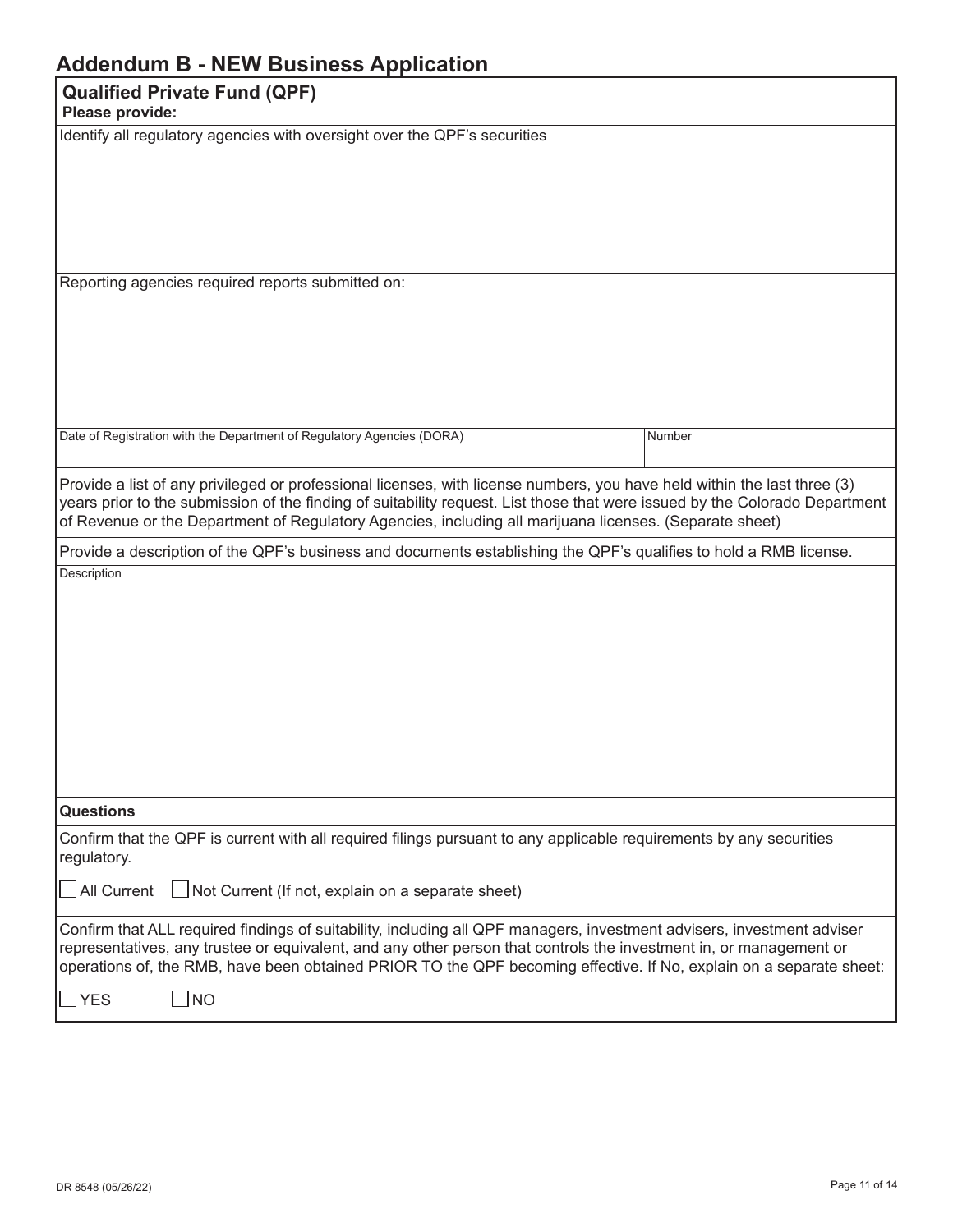### **Addendum C - NEW Business Application**

**Qualified Institutional Investor (QII)**

| annoa mottational inteotoi (an                                                                                              |                        |
|-----------------------------------------------------------------------------------------------------------------------------|------------------------|
| Please provide                                                                                                              |                        |
| Identity(ies) of all Regulators with oversight over the QII's securities                                                    |                        |
|                                                                                                                             |                        |
|                                                                                                                             |                        |
|                                                                                                                             |                        |
|                                                                                                                             |                        |
|                                                                                                                             |                        |
|                                                                                                                             |                        |
|                                                                                                                             |                        |
|                                                                                                                             |                        |
| Reporting agencies required reports submitted on                                                                            |                        |
|                                                                                                                             |                        |
|                                                                                                                             |                        |
| Date of Registration with the Department of Regulatory Agencies (DORA)<br>Number                                            |                        |
|                                                                                                                             |                        |
| Provide a list of any privileged or professional licenses, with license numbers, you have held within the last three (3)    |                        |
| years prior to the submission of the finding of suitability request. List those that were issued by the Colorado Department |                        |
| of Revenue or the Department of Regulatory Agencies, including all marijuana licenses. (Separate sheet)                     |                        |
| Provide a description of the QII's business and documents establishing the QII's qualifies to hold a RMB license.           |                        |
|                                                                                                                             |                        |
|                                                                                                                             |                        |
|                                                                                                                             |                        |
|                                                                                                                             |                        |
|                                                                                                                             |                        |
|                                                                                                                             |                        |
|                                                                                                                             |                        |
|                                                                                                                             |                        |
| <b>Questions</b>                                                                                                            |                        |
|                                                                                                                             |                        |
| Confirm that the QII is current with all required filings pursuant to any applicable requirements by<br>1.                  | Current                |
| any securities regulatory.                                                                                                  | Not Current            |
| If Not Current, explain.                                                                                                    |                        |
|                                                                                                                             |                        |
|                                                                                                                             |                        |
|                                                                                                                             |                        |
|                                                                                                                             |                        |
|                                                                                                                             |                        |
|                                                                                                                             |                        |
|                                                                                                                             |                        |
|                                                                                                                             |                        |
|                                                                                                                             |                        |
| 2.<br>Confirm that ALL required findings of suitability including all QII managers, investment advisers,                    | $\vert$ Yes $\vert$ No |
| investment adviser representatives, any trustee or equivalent, and any other person that controls                           |                        |
| the investment in, or management or operations of, the RMB have been obtained PRIOR TO the                                  |                        |
| QII becoming effective                                                                                                      |                        |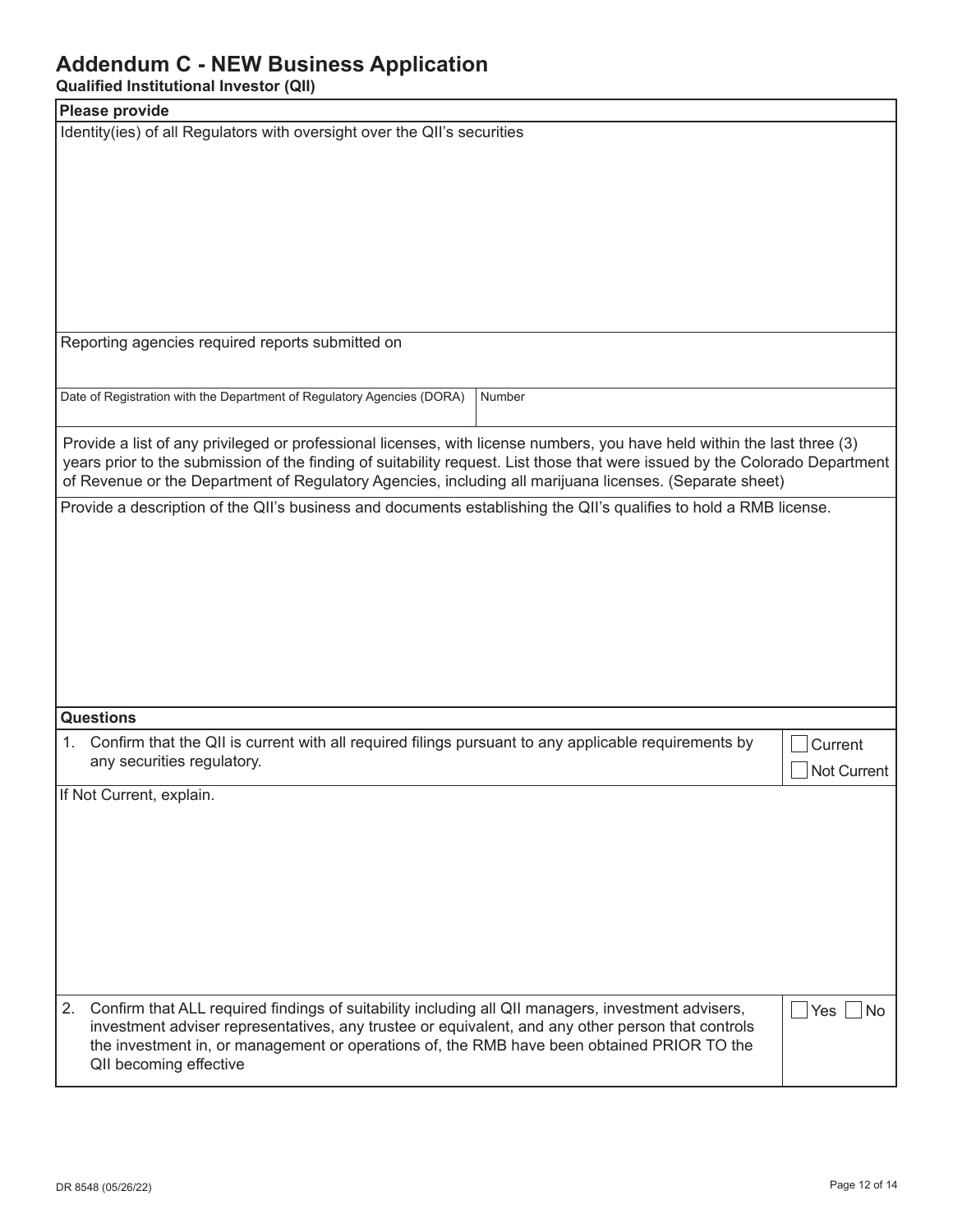# **Addendum D**

| MARIJUANA RESEARCH AND DEVELOPMENT FACILITY ONLY<br>(Disregard if you are not applying for an R & D license) |                                                                                                                                                                                                                                                                                                                                                                                                                                                                                                                            |                                 |  |  |
|--------------------------------------------------------------------------------------------------------------|----------------------------------------------------------------------------------------------------------------------------------------------------------------------------------------------------------------------------------------------------------------------------------------------------------------------------------------------------------------------------------------------------------------------------------------------------------------------------------------------------------------------------|---------------------------------|--|--|
| 1.                                                                                                           | Is the Applicant currently either a Marijuana Research and Development Facility Licensee<br>("Licensed Research Business")? If yes, attach copies of the Conditional Medical Marijuana<br>Business License issued by the State Licensing Authority, relevant local licensing authority issued<br>license information, and any approved Research Projects.                                                                                                                                                                  | Yes   No                        |  |  |
|                                                                                                              | 2. Does the License Research Business or Applicant, or parent or subsidiary of the thereof, possess a<br>Medical Marijuana Testing Facility License issued by the State Licensing Authority? If yes, provide<br>details in a separate document that address, at minimum, physical separation requirements of the<br>Licensed Premises and marijuana inventory.                                                                                                                                                             | $Yes \Box No$                   |  |  |
| 3.                                                                                                           | Is there a separate Research Project proposal attached to this application that the Licensed<br>Research Business or Applicant intends for the Division to review for its approval determination?<br>a. If yes, proceed to question 4 below.<br>b. If yes, the total application fee paid at the time of submission must include the fee amount for<br>the Licensed Research Business application and Research Project proposal review<br>c. If no, proceed to question 13 below.                                          | Yes $\Box$ No                   |  |  |
| 4.                                                                                                           | Does the Research Project proposal contain a description of the proposed Research Project,<br>including at a minimum, the specific authorized research activity for which the Research Project<br>may be authorized, defined protocols, clearly articulated goals, defined methods and outputs,<br>defined start and end date, and the proposed quantity of Medical Marijuana, Medical Marijuana<br>Concentrate, and/or Medical Marijuana-Infused Product reasonably required to conduct the<br>proposed Research Project? | $\overline{\mathsf{No}}$<br>Yes |  |  |
| 5.                                                                                                           | In the Research Project proposal, this application, and/or any supplemental document(s), has the<br>Licensed Research Business or Applicant disclosed all Persons who have, are, or will provide any<br>funding for the proposed Research Project, including at a minimum, any Person who has funded or<br>intends to fund the Licensed Research Business and/or proposed Research Project who does not<br>hold a license issued by the State Licensing Authority and is neither a CBO nor a PBO, as an IFIH?              | $Yes \Box No$                   |  |  |
| 6.                                                                                                           | In the Research Project proposal and/or any supplemental document(s), is there disclosed any<br>contract or agreement, or memorialization thereof, that has been entered by the Licensed Research<br>Business or Applicant with another Marijuana Research Business or public education research<br>institution to conduct the proposed Research Project? If yes, include copies of any such documents.                                                                                                                    | $\Box$ No<br>Yes $\vert$        |  |  |
|                                                                                                              | 7. Is the proposed Research Project to be conducted in whole or in part with a Public Institution or<br>Public Money?                                                                                                                                                                                                                                                                                                                                                                                                      | Yes $\Box$ No                   |  |  |
|                                                                                                              | a. If yes, does the Research Project proposal contain all information required by section 44-10-<br>507, C.R.S., and the Rule 5-705 series, 1 CCR 212-3, and in order to permit review of the<br>proposed Research Project by the Scientific Advisory Council?                                                                                                                                                                                                                                                             | Yes $\lfloor$<br>$\Box$ No      |  |  |
|                                                                                                              | b. If yes, does the Research Project proposal and/or any supplemental documents include<br>disclosure(s) of any contract or agreement, or memorialization thereof, entered by the Licensed<br>Research Business or Applicant to conduct the proposed Research Project with Public Funds<br>or a Public Institution? If yes, attach copies of each.                                                                                                                                                                         | Yes ∐No                         |  |  |
| 8.                                                                                                           | Is the proposed Research Project to be conducted entirely with private funding?                                                                                                                                                                                                                                                                                                                                                                                                                                            | Yes $\Box$ No                   |  |  |
|                                                                                                              | a. If yes, has the Licensed Research Business or Applicant nominated one or more independent<br>reviewer(s) for the proposed Research Project? If yes, proceed to part (b).                                                                                                                                                                                                                                                                                                                                                | $\vert$ Yes $\vert$ No          |  |  |
|                                                                                                              | b. If yes, has the Licensed Research Business or Applicant provided in the Research Project<br>proposal and/or other documents proof that each nominated independent reviewer is a<br>qualified researcher in the field of study that's related to the proposed Research Project? If<br>no, the Division will not determine whether the nominated independent reviewer is qualified or<br>review the Research Project proposal. If yes, proceed to part (c).                                                               | $Yes \Box No$                   |  |  |
|                                                                                                              | c. If yes, has the Licensed Research Business or Applicant disclosed all pre-existing financial,<br>employment, business, or personal relationships between the Licensed Research Business or<br>any of its Owner Licensees and each independent reviewer nominee?                                                                                                                                                                                                                                                         | Yes $\Box$ No                   |  |  |